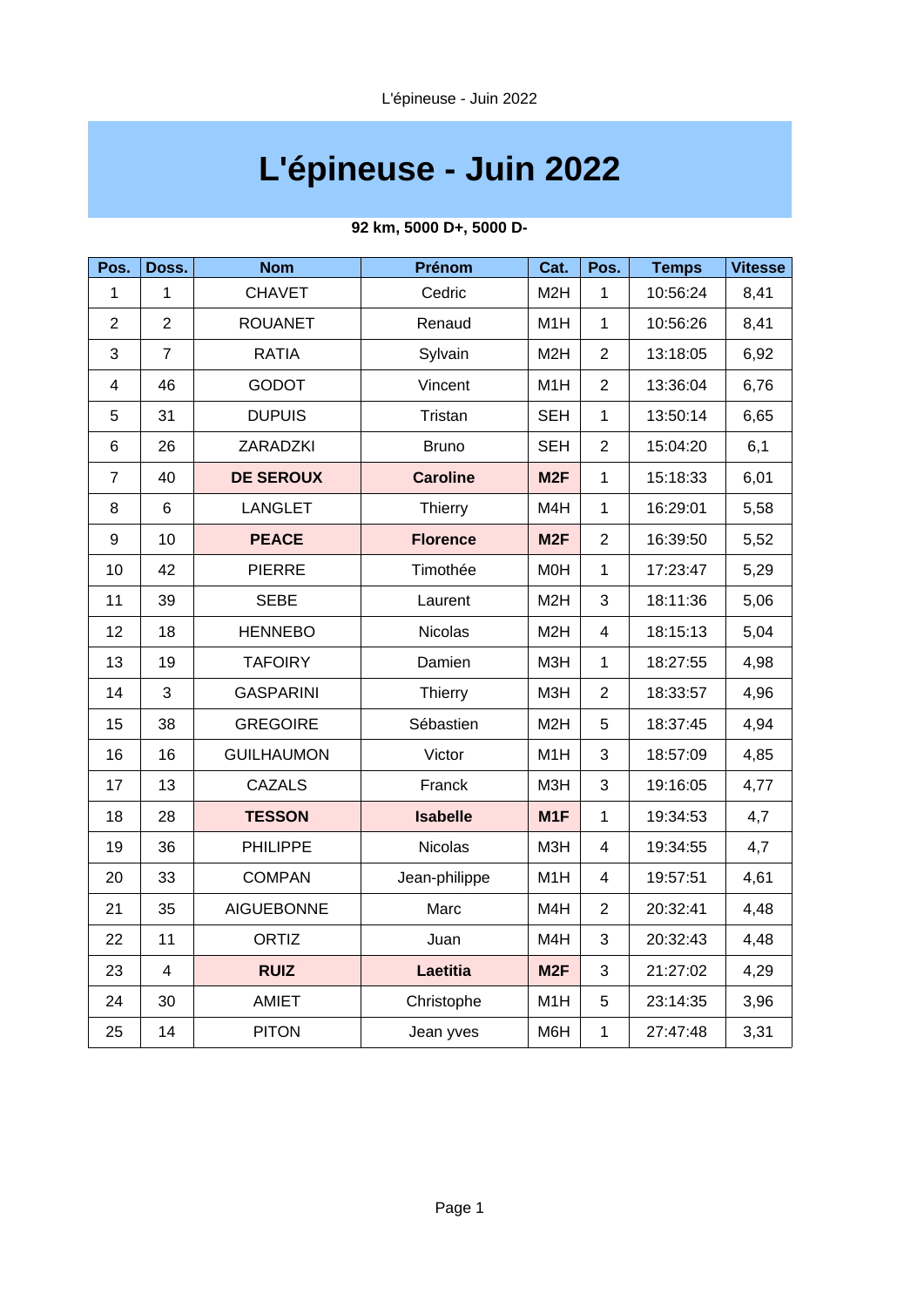Garlande retour

## **Garlande retour**

| Pos.             | Doss.          | <b>Nom</b>              | Prénom          | Cat.             | Pos.           | <b>Temps</b> | <b>Vitesse</b> |
|------------------|----------------|-------------------------|-----------------|------------------|----------------|--------------|----------------|
| $\mathbf{1}$     | $\mathbf{1}$   | <b>CHAVET</b>           | Cedric          | M <sub>2</sub> H | $\mathbf{1}$   | 9:15:20      | 8,29           |
| $\overline{c}$   | $\overline{c}$ | <b>ROUANET</b>          | Renaud          | M1H              | $\mathbf{1}$   | 9:15:22      | 8,29           |
| 3                | $\overline{7}$ | <b>RATIA</b>            | Sylvain         | M <sub>2</sub> H | $\overline{2}$ | 11:10:58     | 6,86           |
| 4                | 46             | <b>GODOT</b>            | Vincent         | M1H              | $\overline{2}$ | 11:17:41     | 6,79           |
| 5                | 31             | <b>DUPUIS</b>           | Tristan         | <b>SEH</b>       | $\mathbf{1}$   | 11:40:14     | 6,58           |
| 6                | 41             | <b>PACAULT</b>          | Jean-christophe | M1H              | 3              | 12:31:00     | 6,13           |
| 7                | 26             | ZARADZKI                | <b>Bruno</b>    | <b>SEH</b>       | $\overline{c}$ | 12:48:30     | 5,99           |
| 8                | 40             | <b>DE SEROUX</b>        | <b>Caroline</b> | M <sub>2F</sub>  | $\mathbf{1}$   | 13:00:04     | 5,9            |
| $\boldsymbol{9}$ | 6              | <b>LANGLET</b>          | Thierry         | M4H              | $\mathbf{1}$   | 13:40:14     | 5,61           |
| 10               | 10             | <b>PEACE</b>            | <b>Florence</b> | M <sub>2F</sub>  | $\overline{2}$ | 14:20:01     | 5,35           |
| 11               | 42             | <b>PIERRE</b>           | Timothée        | <b>MOH</b>       | $\mathbf{1}$   | 14:51:30     | 5,16           |
| 12               | 39             | <b>SEBE</b>             | Laurent         | M <sub>2</sub> H | 3              | 15:13:16     | 5,04           |
| 13               | 18             | <b>HENNEBO</b>          | <b>Nicolas</b>  | M <sub>2</sub> H | 4              | 15:26:14     | 4,97           |
| 14               | 3              | <b>GASPARINI</b>        | Thierry         | M3H              | $\mathbf{1}$   | 15:31:52     | 4,94           |
| 15               | 38             | <b>GREGOIRE</b>         | Sébastien       | M <sub>2</sub> H | 5              | 15:49:20     | 4,85           |
| 16               | 19             | <b>TAFOIRY</b>          | Damien          | M3H              | $\overline{2}$ | 15:52:30     | 4,83           |
| 17               | 15             | <b>SCHWARTZ DANTARD</b> | <b>Sandra</b>   | M1F              | $\mathbf{1}$   | 15:52:57     | 4,83           |
| 18               | 13             | <b>CAZALS</b>           | Franck          | M3H              | 3              | 16:07:42     | 4,76           |
| 19               | 16             | <b>GUILHAUMON</b>       | Victor          | M1H              | 4              | 16:11:06     | 4,74           |
| 20               | 33             | <b>COMPAN</b>           | Jean-philippe   | M1H              | 5              | 16:12:59     | 4,73           |
| 21               | 28             | <b>TESSON</b>           | <b>Isabelle</b> | M1F              | $\overline{c}$ | 16:44:31     | 4,58           |
| 22               | 36             | <b>PHILIPPE</b>         | <b>Nicolas</b>  | M3H              | $\overline{4}$ | 16:44:33     | 4,58           |
| 23               | 11             | ORTIZ                   | Juan            | M4H              | $\overline{c}$ | 17:04:26     | 4,49           |
| 24               | 35             | <b>AIGUEBONNE</b>       | Marc            | M4H              | 3              | 17:04:30     | 4,49           |
| 25               | 4              | <b>RUIZ</b>             | Laetitia        | M <sub>2F</sub>  | 3              | 18:15:19     | 4,2            |
| 26               | 30             | AMIET                   | Christophe      | M1H              | 6              | 19:13:11     | 3,99           |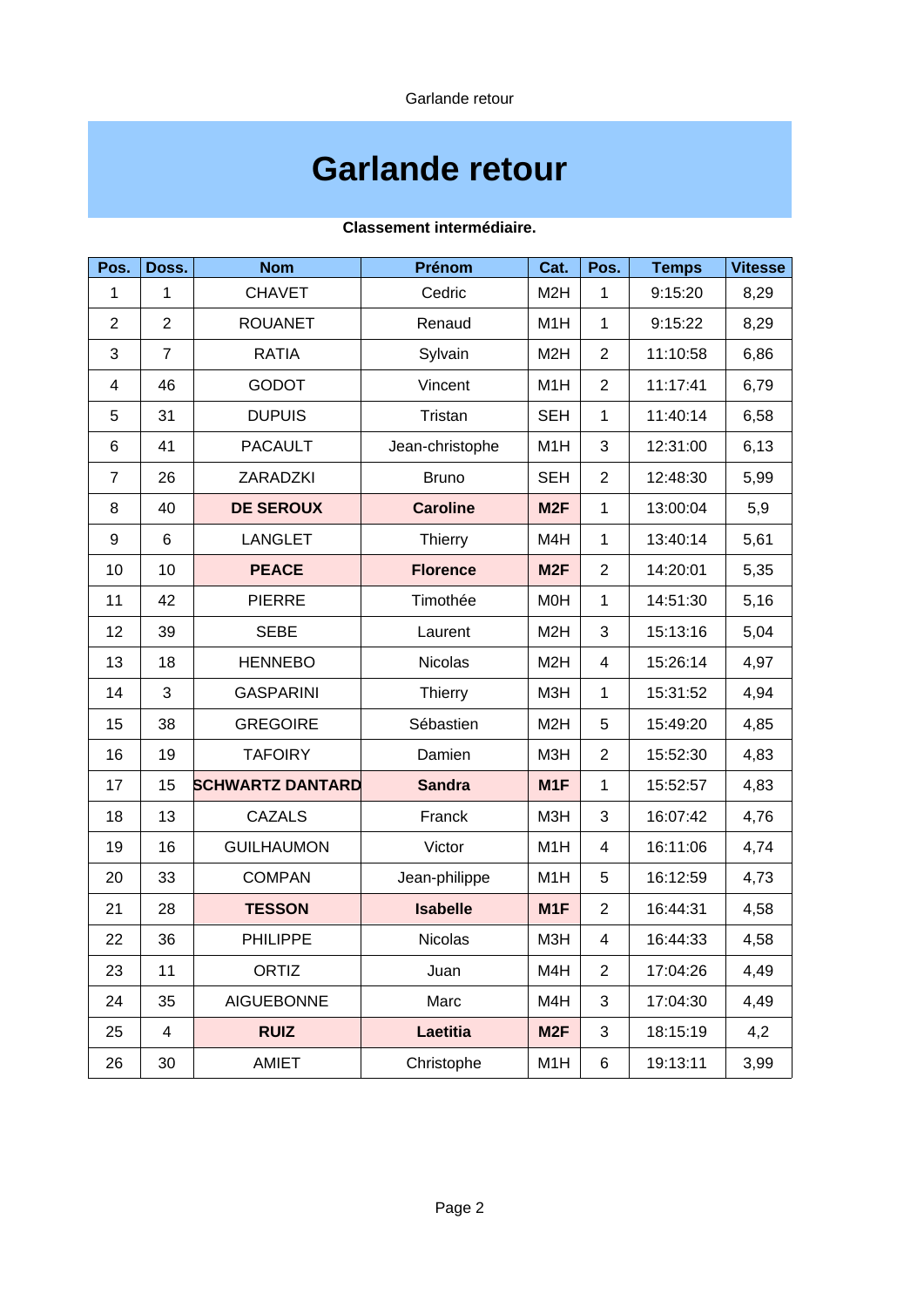Vilaris

## **Vilaris**

| Pos.           | Doss.          | <b>Nom</b>              | <b>Prénom</b>   | Cat.             | Pos.           | <b>Temps</b> | <b>Vitesse</b> |
|----------------|----------------|-------------------------|-----------------|------------------|----------------|--------------|----------------|
| $\mathbf{1}$   | $\mathbf{1}$   | <b>CHAVET</b>           | Cedric          | M <sub>2</sub> H | $\mathbf{1}$   | 7:40:55      | 8,49           |
| $\overline{c}$ | 2              | <b>ROUANET</b>          | Renaud          | M1H              | $\mathbf{1}$   | 7:40:57      | 8,49           |
| 3              | 31             | <b>DUPUIS</b>           | Tristan         | <b>SEH</b>       | $\mathbf{1}$   | 9:05:35      | 7,17           |
| 4              | 46             | <b>GODOT</b>            | Vincent         | M1H              | $\overline{2}$ | 9:11:48      | 7,09           |
| 5              | $\overline{7}$ | <b>RATIA</b>            | Sylvain         | M <sub>2</sub> H | $\overline{c}$ | 9:16:37      | 7,03           |
| 6              | 41             | <b>PACAULT</b>          | Jean-christophe | M1H              | 3              | 9:45:19      | 6,68           |
| $\overline{7}$ | 21             | <b>JAN</b>              | Koch            | M3H              | $\mathbf{1}$   | 9:49:37      | 6,64           |
| 8              | 26             | ZARADZKI                | <b>Bruno</b>    | <b>SEH</b>       | $\overline{c}$ | 10:57:08     | 5,95           |
| 9              | 40             | <b>DE SEROUX</b>        | <b>Caroline</b> | M <sub>2F</sub>  | $\mathbf{1}$   | 11:01:57     | 5,91           |
| 10             | $6\phantom{1}$ | <b>LANGLET</b>          | Thierry         | M4H              | $\mathbf{1}$   | 11:08:54     | 5,85           |
| 11             | 34             | <b>ROSTAGNI</b>         | <b>Benoit</b>   | M4H              | $\overline{c}$ | 11:24:54     | 5,71           |
| 12             | 10             | <b>PEACE</b>            | <b>Florence</b> | M <sub>2F</sub>  | $\overline{c}$ | 12:04:49     | 5,4            |
| 13             | 15             | <b>SCHWARTZ DANTARD</b> | <b>Sandra</b>   | M1F              | $\mathbf{1}$   | 12:05:11     | 5,39           |
| 14             | 39             | <b>SEBE</b>             | Laurent         | M <sub>2</sub> H | 3              | 12:24:24     | 5,26           |
| 15             | 37             | <b>HUSSENET</b>         | Jéréme          | M <sub>2</sub> H | $\overline{4}$ | 12:41:11     | 5,14           |
| 16             | 3              | <b>GASPARINI</b>        | Thierry         | M3H              | $\overline{c}$ | 12:46:07     | 5,11           |
| 17             | 18             | <b>HENNEBO</b>          | <b>Nicolas</b>  | M <sub>2</sub> H | 5              | 12:46:36     | 5,1            |
| 18             | 42             | <b>PIERRE</b>           | Timothée        | <b>MOH</b>       | $\mathbf{1}$   | 12:53:22     | 5,06           |
| 19             | 13             | <b>CAZALS</b>           | Franck          | M3H              | 3              | 13:20:58     | 4,88           |
| 20             | 19             | <b>TAFOIRY</b>          | Damien          | M3H              | $\overline{4}$ | 13:21:12     | 4,88           |
| 21             | 38             | <b>GREGOIRE</b>         | Sébastien       | M <sub>2</sub> H | 6              | 13:23:37     | 4,87           |
| 22             | 16             | <b>GUILHAUMON</b>       | Victor          | M1H              | 4              | 13:25:27     | 4,86           |
| 23             | 29             | <b>VOINOT</b>           | Mathieu         | <b>MOH</b>       | $\overline{c}$ | 13:35:13     | 4,8            |
| 24             | 33             | <b>COMPAN</b>           | Jean-philippe   | M1H              | 5              | 13:35:36     | 4,8            |
| 25             | 28             | <b>TESSON</b>           | <b>Isabelle</b> | M1F              | $\overline{2}$ | 14:00:19     | 4,66           |
| 26             | 36             | PHILIPPE                | <b>Nicolas</b>  | M3H              | 5              | 14:00:31     | 4,65           |
| 27             | 11             | ORTIZ                   | Juan            | M4H              | 3              | 14:11:00     | 4,6            |
| 28             | 35             | <b>AIGUEBONNE</b>       | Marc            | M4H              | $\overline{a}$ | 14:12:29     | 4,59           |
| 29             | 23             | <b>HERNANDEZ</b>        | <b>Muriel</b>   | M <sub>2F</sub>  | 3              | 14:37:35     | 4,46           |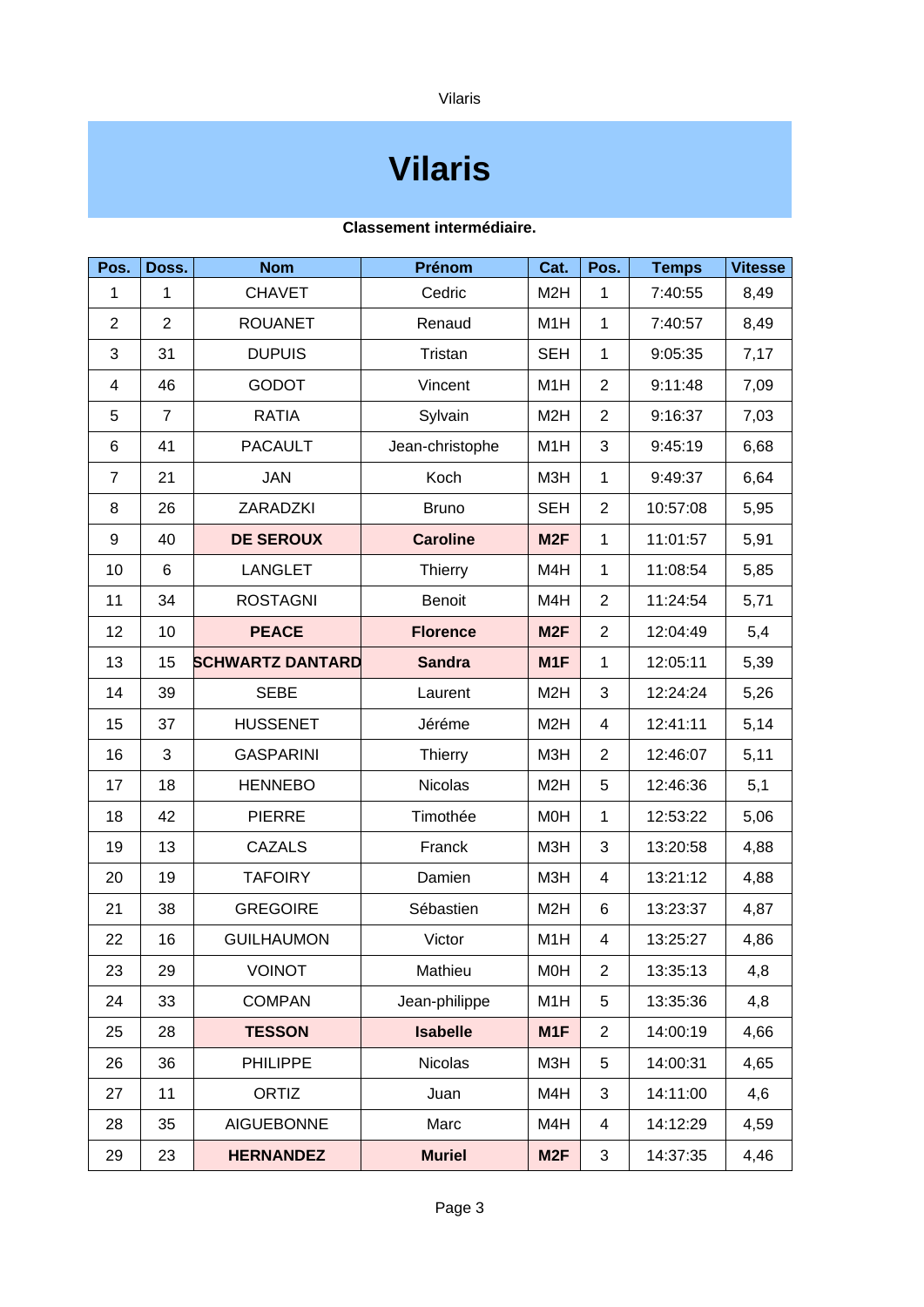Vilaris

| 30           |    | <b>RUIZ</b> | Laetitia   | M <sub>2F</sub> | 15:24:52 | 4,23 |
|--------------|----|-------------|------------|-----------------|----------|------|
| $\sim$<br>⊥ت | 30 | AMIET       | Christophe | M1H             | 15:39:09 | 4,1, |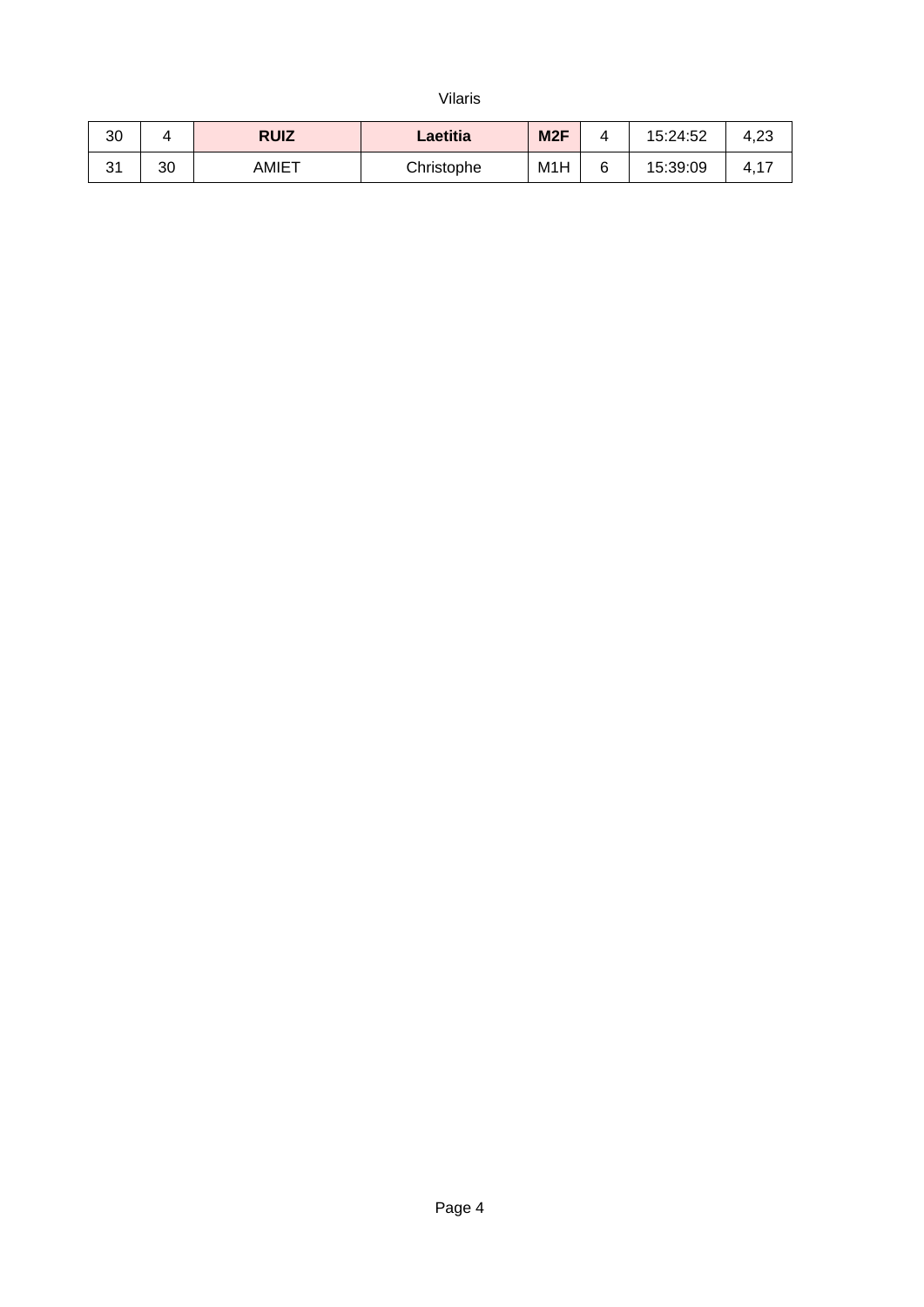Mauroul

### **Mauroul**

| Pos.           | Doss.          | <b>Nom</b>              | Prénom          | Cat.             | Pos.           | <b>Temps</b> | <b>Vitesse</b> |
|----------------|----------------|-------------------------|-----------------|------------------|----------------|--------------|----------------|
| $\mathbf{1}$   | $\mathbf{1}$   | <b>CHAVET</b>           | Cedric          | M <sub>2</sub> H | $\mathbf{1}$   | 5:52:54      | 8,72           |
| $\overline{c}$ | $\overline{2}$ | <b>ROUANET</b>          | Renaud          | M1H              | $\mathbf{1}$   | 5:53:04      | 8,72           |
| 3              | 31             | <b>DUPUIS</b>           | Tristan         | <b>SEH</b>       | $\mathbf{1}$   | 6:38:34      | 7,72           |
| 4              | 46             | <b>GODOT</b>            | Vincent         | M1H              | $\overline{2}$ | 6:59:32      | 7,34           |
| 5              | 7              | <b>RATIA</b>            | Sylvain         | M <sub>2</sub> H | $\overline{c}$ | 7:00:11      | 7,33           |
| 6              | 26             | ZARADZKI                | <b>Bruno</b>    | <b>SEH</b>       | $\overline{c}$ | 7:57:21      | 6,45           |
| $\overline{7}$ | 5              | <b>CACHARD</b>          | Olivier         | M3H              | $\mathbf{1}$   | 7:59:58      | 6,41           |
| 8              | 40             | <b>DE SEROUX</b>        | <b>Caroline</b> | M <sub>2F</sub>  | $\mathbf{1}$   | 8:09:57      | 6,28           |
| 9              | $6\phantom{1}$ | <b>LANGLET</b>          | Thierry         | M4H              | $\mathbf{1}$   | 8:12:02      | 6,26           |
| 10             | 42             | <b>PIERRE</b>           | Timothée        | M <sub>O</sub> H | $\mathbf{1}$   | 8:48:32      | 5,82           |
| 11             | 39             | <b>SEBE</b>             | Laurent         | M <sub>2</sub> H | 3              | 8:52:27      | 5,78           |
| 12             | 15             | <b>SCHWARTZ DANTARD</b> | <b>Sandra</b>   | M1F              | $\mathbf{1}$   | 8:53:02      | 5,77           |
| 13             | 10             | <b>PEACE</b>            | <b>Florence</b> | M <sub>2F</sub>  | $\overline{c}$ | 8:53:07      | 5,77           |
| 14             | 3              | <b>GASPARINI</b>        | Thierry         | M3H              | $\overline{2}$ | 9:16:22      | 5,53           |
| 15             | 16             | <b>GUILHAUMON</b>       | Victor          | M1H              | 3              | 9:18:35      | 5,51           |
| 16             | 18             | <b>HENNEBO</b>          | <b>Nicolas</b>  | M <sub>2</sub> H | 4              | 9:27:09      | 5,43           |
| 17             | 38             | <b>GREGOIRE</b>         | Sébastien       | M <sub>2</sub> H | 5              | 9:29:30      | 5,4            |
| 18             | 13             | <b>CAZALS</b>           | Franck          | M3H              | 3              | 9:45:23      | 5,26           |
| 19             | 29             | <b>VOINOT</b>           | Mathieu         | M0H              | $\overline{2}$ | 9:57:36      | 5,15           |
| 20             | 19             | <b>TAFOIRY</b>          | Damien          | M3H              | 4              | 9:57:47      | 5,15           |
| 21             | 8              | <b>POUX</b>             | Vincent         | M1H              | 4              | 9:59:18      | 5,14           |
| 22             | 33             | <b>COMPAN</b>           | Jean-philippe   | M1H              | 5              | 10:00:34     | 5,13           |
| 23             | 28             | <b>TESSON</b>           | <b>Isabelle</b> | M1F              | 2              | 10:09:40     | 5,05           |
| 24             | 36             | <b>PHILIPPE</b>         | <b>Nicolas</b>  | M3H              | 5              | 10:10:16     | 5,04           |
| 25             | 11             | ORTIZ                   | Juan            | M4H              | $\overline{c}$ | 10:28:20     | 4,9            |
| 26             | 35             | <b>AIGUEBONNE</b>       | Marc            | M4H              | 3              | 10:30:13     | 4,88           |
| 27             | 23             | <b>HERNANDEZ</b>        | <b>Muriel</b>   | M <sub>2F</sub>  | 3              | 10:39:59     | 4,81           |
| 28             | $\overline{4}$ | <b>RUIZ</b>             | Laetitia        | M <sub>2F</sub>  | $\overline{4}$ | 11:18:33     | 4,54           |
| 29             | 30             | AMIET                   | Christophe      | M1H              | 6              | 11:31:55     | 4,45           |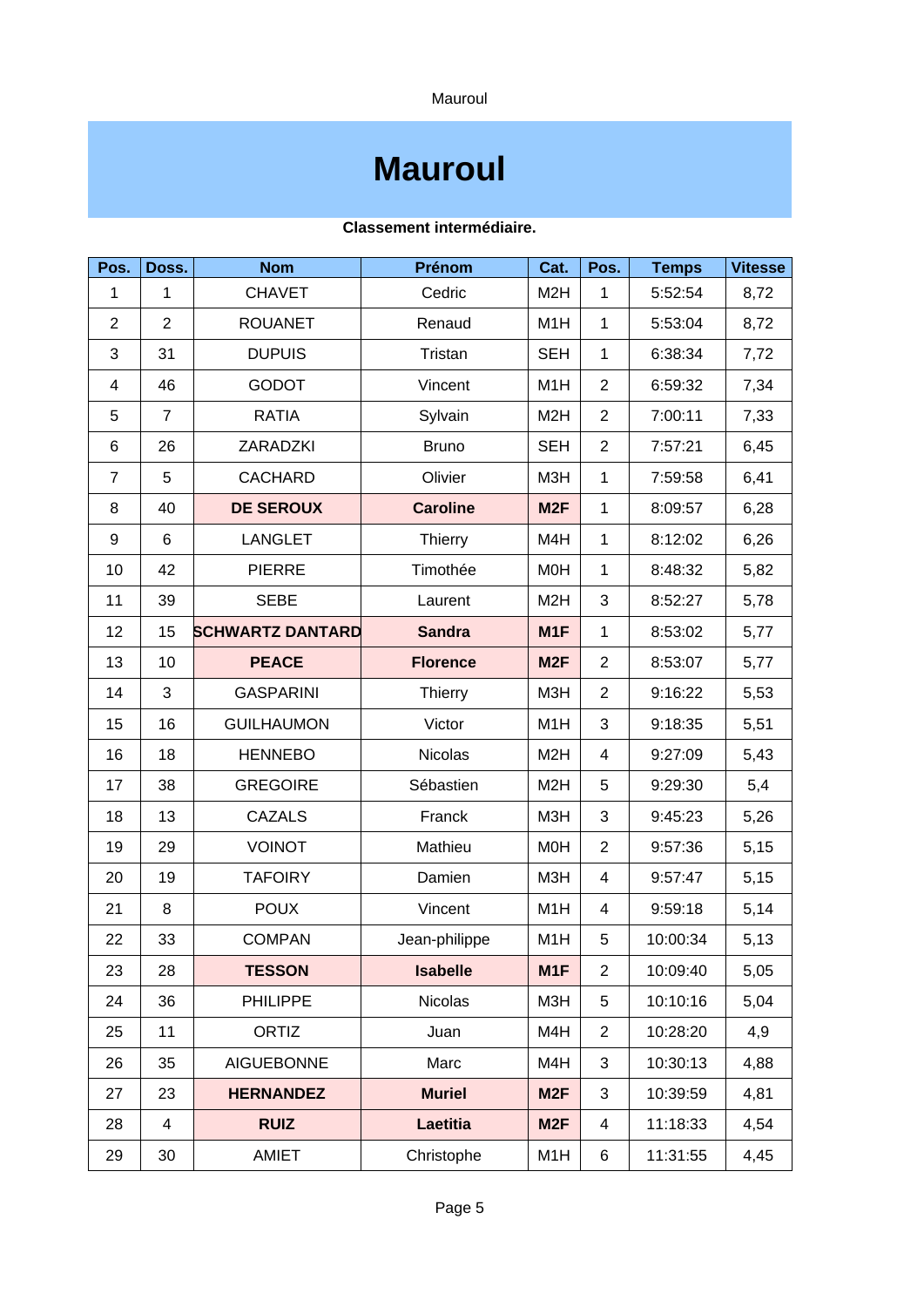Mauroul

| 30           | . –<br><u>.</u> | <b>BOURY</b> | Romain    | <b>MOH</b> | ⌒<br>ີ | 12:30:05 | 4,⊥  |
|--------------|-----------------|--------------|-----------|------------|--------|----------|------|
| $\sim$<br>⊾ت | 14              | <b>PITON</b> | Jean yves | M6H        | --     | 12:54:18 | 3,98 |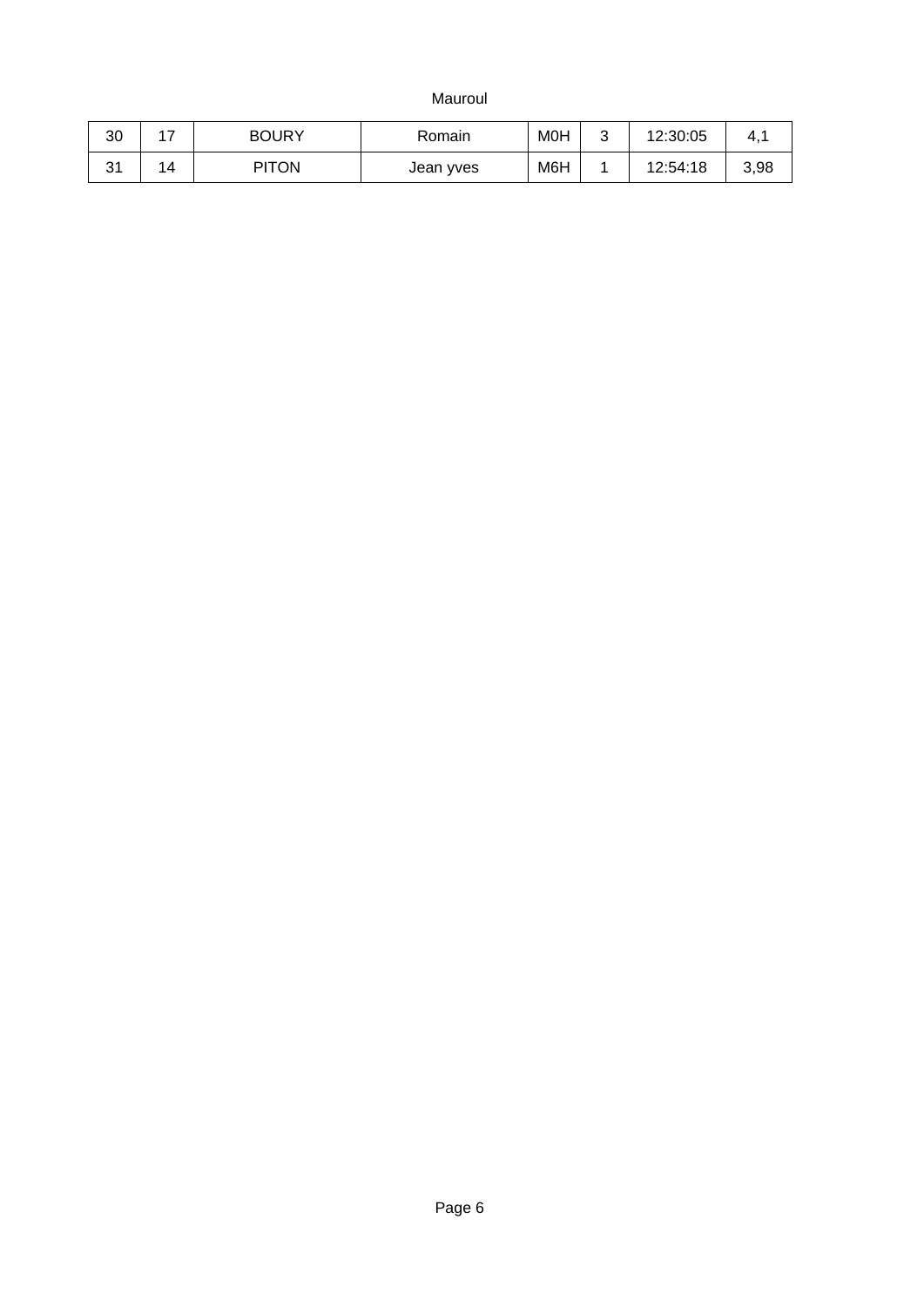montahut

### **montahut**

| Pos.           | Doss.          | <b>Nom</b>              | Prénom          | Cat.             | Pos.           | <b>Temps</b> | <b>Vitesse</b> |
|----------------|----------------|-------------------------|-----------------|------------------|----------------|--------------|----------------|
| $\mathbf{1}$   | $\mathbf{1}$   | <b>CHAVET</b>           | Cedric          | M <sub>2</sub> H | $\mathbf{1}$   | 5:15:17      | 8,53           |
| $\overline{c}$ | $\overline{c}$ | <b>ROUANET</b>          | Renaud          | M1H              | $\mathbf{1}$   | 5:15:43      | 8,51           |
| 3              | 31             | <b>DUPUIS</b>           | Tristan         | <b>SEH</b>       | $\mathbf{1}$   | 5:56:49      | 7,53           |
| 4              | $\overline{7}$ | <b>RATIA</b>            | Sylvain         | M <sub>2</sub> H | $\overline{2}$ | 6:17:51      | 7,11           |
| 5              | 46             | <b>GODOT</b>            | Vincent         | M1H              | $\overline{2}$ | 6:17:57      | 7,11           |
| 6              | 5              | <b>CACHARD</b>          | Olivier         | M3H              | $\mathbf{1}$   | 6:40:37      | 6,71           |
| $\overline{7}$ | 26             | ZARADZKI                | <b>Bruno</b>    | <b>SEH</b>       | $\overline{2}$ | 7:01:58      | 6,37           |
| 8              | 40             | <b>DE SEROUX</b>        | <b>Caroline</b> | M <sub>2F</sub>  | $\mathbf{1}$   | 7:14:21      | 6,19           |
| 9              | $6\phantom{1}$ | <b>LANGLET</b>          | Thierry         | M4H              | $\mathbf{1}$   | 7:16:22      | 6,16           |
| 10             | 42             | <b>PIERRE</b>           | Timothée        | M0H              | $\mathbf{1}$   | 7:43:41      | 5,8            |
| 11             | 39             | <b>SEBE</b>             | Laurent         | M <sub>2</sub> H | 3              | 7:57:43      | 5,63           |
| 12             | 10             | <b>PEACE</b>            | <b>Florence</b> | M <sub>2F</sub>  | $\overline{c}$ | 8:01:38      | 5,58           |
| 13             | 15             | <b>SCHWARTZ DANTARD</b> | <b>Sandra</b>   | M1F              | $\mathbf{1}$   | 8:01:43      | 5,58           |
| 14             | 18             | <b>HENNEBO</b>          | <b>Nicolas</b>  | M <sub>2</sub> H | 4              | 8:12:21      | 5,46           |
| 15             | 16             | <b>GUILHAUMON</b>       | Victor          | M1H              | 3              | 8:14:56      | 5,43           |
| 16             | 3              | <b>GASPARINI</b>        | Thierry         | M3H              | $\overline{c}$ | 8:19:10      | 5,39           |
| 17             | 21             | <b>JAN</b>              | Koch            | M3H              | 3              | 8:23:22      | 5,34           |
| 18             | 41             | <b>PACAULT</b>          | Jean-christophe | M1H              | 4              | 8:23:53      | 5,33           |
| 19             | 38             | <b>GREGOIRE</b>         | Sébastien       | M <sub>2</sub> H | 5              | 8:28:59      | 5,28           |
| 20             | 8              | <b>POUX</b>             | Vincent         | M1H              | 5              | 8:35:21      | 5,22           |
| 21             | 13             | <b>CAZALS</b>           | Franck          | M3H              | 4              | 8:47:18      | 5,1            |
| 22             | 33             | <b>COMPAN</b>           | Jean-philippe   | M1H              | 6              | 8:59:31      | 4,98           |
| 23             | 19             | <b>TAFOIRY</b>          | Damien          | M3H              | 5              | 8:59:33      | 4,98           |
| 24             | 29             | <b>VOINOT</b>           | Mathieu         | <b>MOH</b>       | $\overline{c}$ | 9:00:00      | 4,98           |
| 25             | 36             | <b>PHILIPPE</b>         | <b>Nicolas</b>  | M3H              | 6              | 9:09:17      | 4,89           |
| 26             | 28             | <b>TESSON</b>           | <b>Isabelle</b> | M1F              | $\overline{2}$ | 9:09:18      | 4,89           |
| 27             | 35             | <b>AIGUEBONNE</b>       | Marc            | M4H              | $\overline{c}$ | 9:27:50      | 4,73           |
| 28             | 11             | ORTIZ                   | Juan            | M4H              | 3              | 9:27:54      | 4,73           |
| 29             | 23             | <b>HERNANDEZ</b>        | <b>Muriel</b>   | M <sub>2F</sub>  | 3              | 9:31:40      | 4,7            |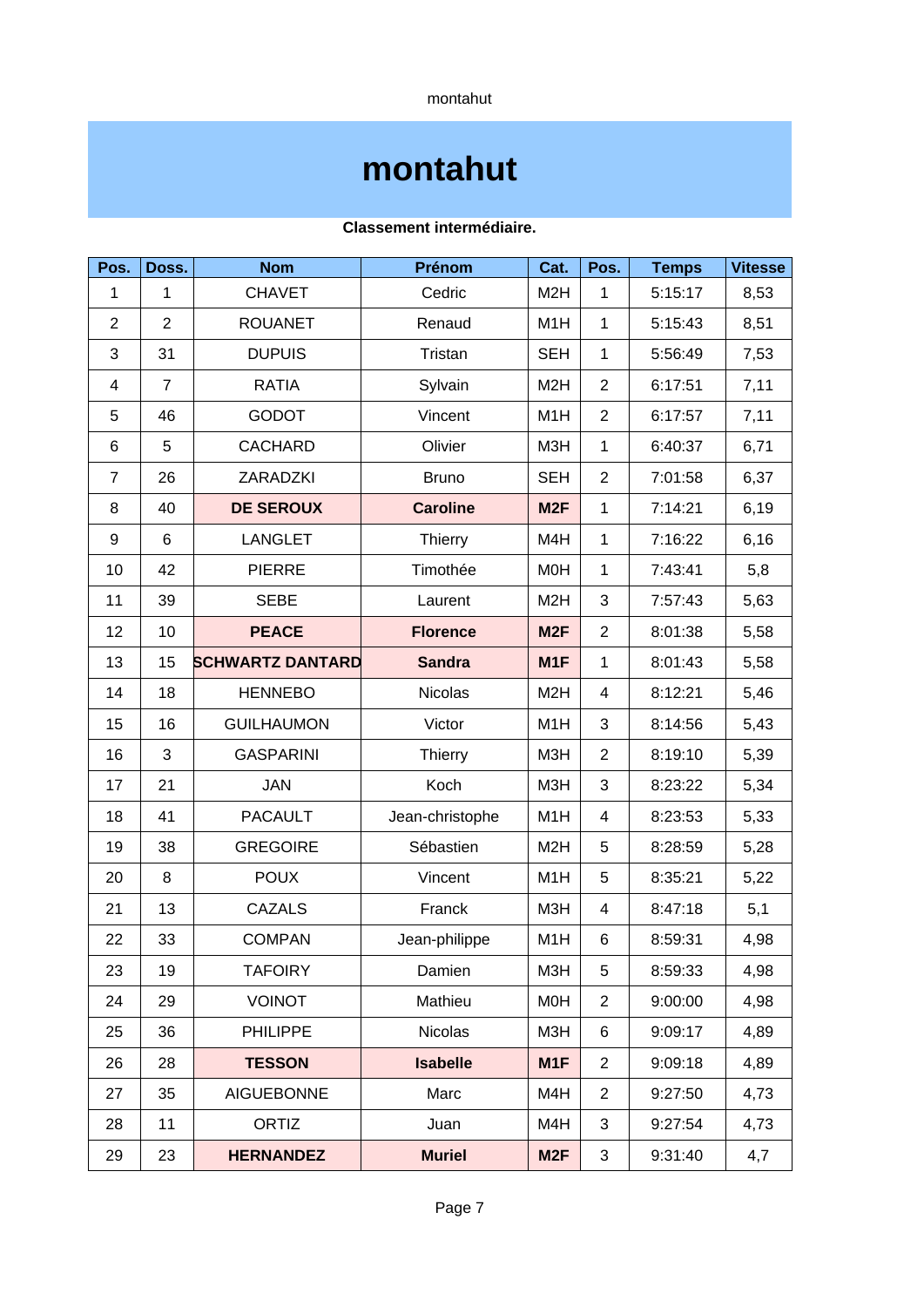montahut

| 30 | 34 | <b>ROSTAGNI</b> | <b>Benoit</b> | M4H        | 4 | 9:54:57  | 4,52 |
|----|----|-----------------|---------------|------------|---|----------|------|
| 31 | 30 | <b>AMIET</b>    | Christophe    | M1H        |   | 10:13:07 | 4,38 |
| 32 | 4  | <b>RUIZ</b>     | Laetitia      | M2F        | 4 | 10:13:10 | 4,38 |
| 33 | 37 | <b>HUSSENET</b> | Jéréme        | M2H        | 6 | 10:17:31 | 4,35 |
| 34 | 17 | <b>BOURY</b>    | Romain        | <b>MOH</b> | 3 | 11:08:36 | 4,02 |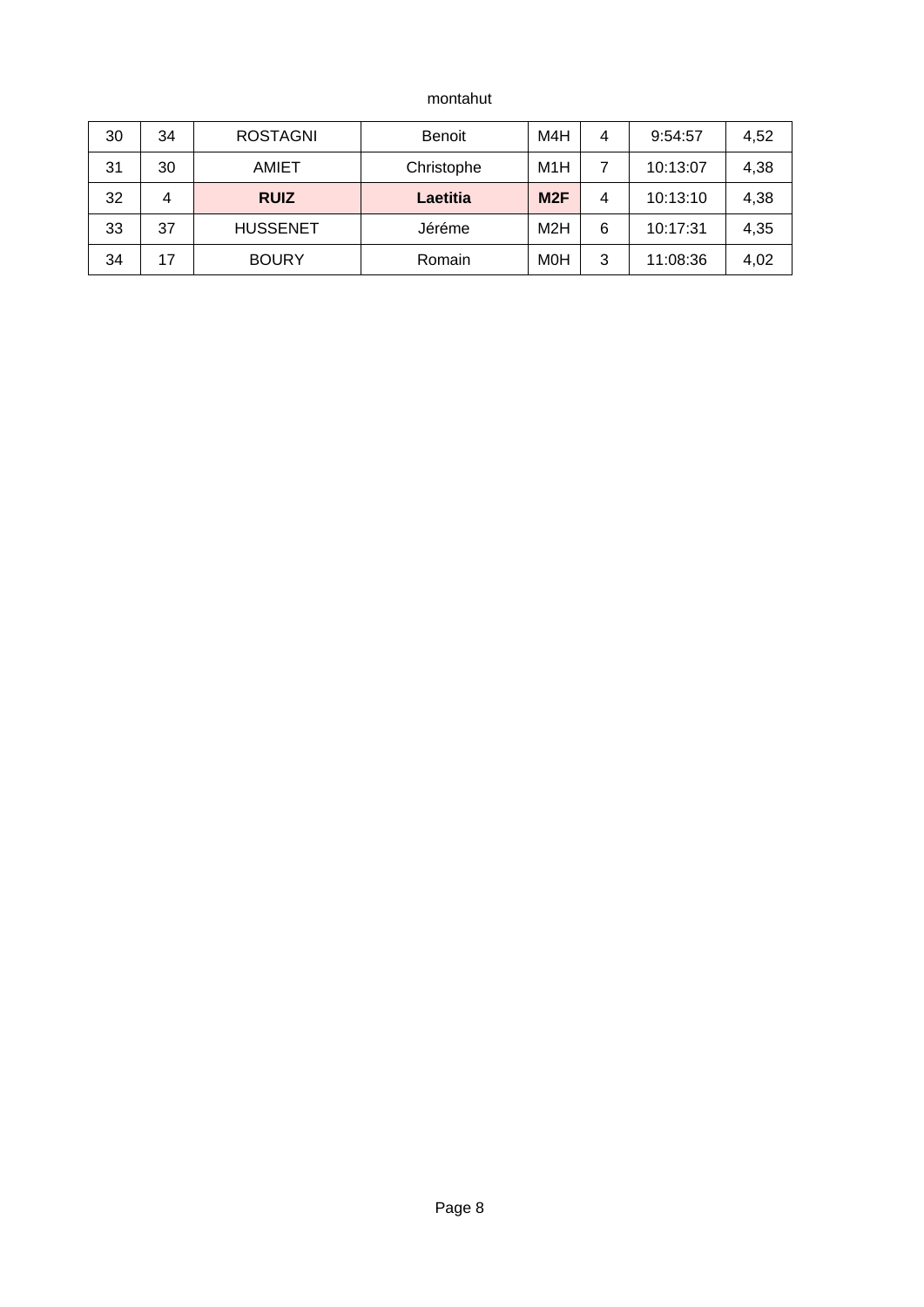Sécadou

### **Sécadou**

| Pos.           | Doss.          | <b>Nom</b>              | Prénom          | Cat.             | Pos.           | <b>Temps</b> | <b>Vitesse</b> |
|----------------|----------------|-------------------------|-----------------|------------------|----------------|--------------|----------------|
| $\mathbf{1}$   | $\mathbf{1}$   | <b>CHAVET</b>           | Cedric          | M <sub>2</sub> H | $\mathbf{1}$   | 3:50:21      | 9,67           |
| $\overline{c}$ | 2              | <b>ROUANET</b>          | Renaud          | M1H              | $\mathbf{1}$   | 3:50:23      | 9,67           |
| 3              | 31             | <b>DUPUIS</b>           | Tristan         | <b>SEH</b>       | $\mathbf{1}$   | 4:15:22      | 8,72           |
| 4              | 46             | <b>GODOT</b>            | Vincent         | M1H              | $\overline{2}$ | 4:35:12      | 8,09           |
| 5              | $\overline{7}$ | <b>RATIA</b>            | Sylvain         | M <sub>2</sub> H | $\overline{c}$ | 4:39:18      | 7,97           |
| 6              | 5              | <b>CACHARD</b>          | Olivier         | M3H              | $\mathbf{1}$   | 4:43:46      | 7,85           |
| $\overline{7}$ | 26             | ZARADZKI                | <b>Bruno</b>    | <b>SEH</b>       | $\overline{2}$ | 5:08:52      | 7,21           |
| 8              | 6              | <b>LANGLET</b>          | Thierry         | M4H              | $\mathbf{1}$   | 5:12:15      | 7,13           |
| 9              | 40             | <b>DE SEROUX</b>        | <b>Caroline</b> | M <sub>2F</sub>  | $\mathbf{1}$   | 5:14:22      | 7,08           |
| 10             | 42             | <b>PIERRE</b>           | Timothée        | M0H              | $\mathbf{1}$   | 5:19:21      | 6,97           |
| 11             | 8              | <b>POUX</b>             | Vincent         | M1H              | 3              | 5:26:11      | 6,83           |
| 12             | 39             | <b>SEBE</b>             | Laurent         | M <sub>2</sub> H | 3              | 5:27:56      | 6,79           |
| 13             | 16             | <b>GUILHAUMON</b>       | Victor          | M1H              | 4              | 5:34:48      | 6,65           |
| 14             | 10             | <b>PEACE</b>            | <b>Florence</b> | M <sub>2F</sub>  | $\overline{c}$ | 5:36:21      | 6,62           |
| 15             | 15             | <b>SCHWARTZ DANTARD</b> | <b>Sandra</b>   | M1F              | $\mathbf{1}$   | 5:36:24      | 6,62           |
| 16             | 18             | <b>HENNEBO</b>          | <b>Nicolas</b>  | M <sub>2</sub> H | 4              | 5:55:23      | 6,27           |
| 17             | 3              | <b>GASPARINI</b>        | Thierry         | M3H              | $\overline{c}$ | 5:57:24      | 6,23           |
| 18             | 38             | <b>GREGOIRE</b>         | Sébastien       | M <sub>2</sub> H | 5              | 6:04:46      | 6,11           |
| 19             | 29             | <b>VOINOT</b>           | Mathieu         | M0H              | $\overline{c}$ | 6:10:50      | 6,01           |
| 20             | 33             | <b>COMPAN</b>           | Jean-philippe   | M1H              | 5              | 6:10:51      | 6              |
| 21             | 36             | <b>PHILIPPE</b>         | Nicolas         | M3H              | 3              | 6:18:46      | 5,88           |
| 22             | 28             | <b>TESSON</b>           | <b>Isabelle</b> | M1F              | $\overline{c}$ | 6:18:48      | 5,88           |
| 23             | 13             | CAZALS                  | Franck          | M3H              | 4              | 6:19:22      | 5,87           |
| 24             | 19             | <b>TAFOIRY</b>          | Damien          | M3H              | 5              | 6:22:49      | 5,82           |
| 25             | 23             | <b>HERNANDEZ</b>        | <b>Muriel</b>   | M <sub>2F</sub>  | 3              | 6:29:48      | 5,71           |
| 26             | 25             | <b>POURRE</b>           | Gwenael         | M <sub>2</sub> H | 6              | 6:29:52      | 5,71           |
| 27             | 11             | ORTIZ                   | Juan            | M4H              | $\overline{c}$ | 6:42:00      | 5,54           |
| 28             | 34             | <b>ROSTAGNI</b>         | <b>Benoit</b>   | M4H              | 3              | 6:43:00      | 5,53           |
| 29             | 35             | <b>AIGUEBONNE</b>       | Marc            | M4H              | $\overline{4}$ | 6:47:51      | 5,46           |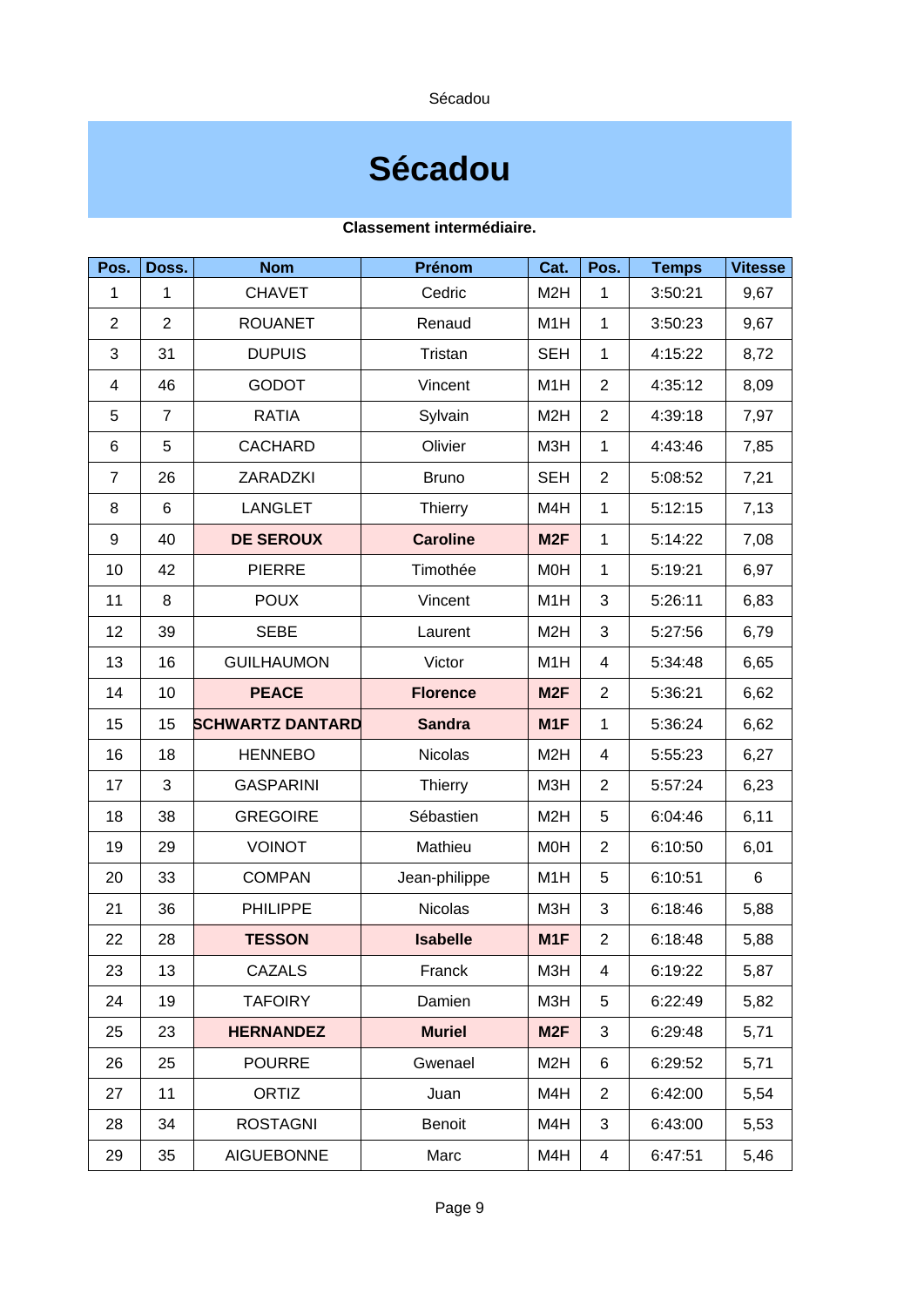Sécadou

| 30 | 21 | <b>JAN</b>      | Koch            | МЗН | 6 | 6:49:02 | 5,44 |
|----|----|-----------------|-----------------|-----|---|---------|------|
| 31 | 37 | <b>HUSSENET</b> | Jéréme          | M2H | 7 | 6:49:47 | 5,43 |
| 32 | 30 | <b>AMIET</b>    | Christophe      | M1H | 6 | 6:49:57 | 5,43 |
| 33 | 4  | <b>RUIZ</b>     | Laetitia        | M2F | 4 | 7:04:27 | 5,25 |
| 34 | 41 | <b>PACAULT</b>  | Jean-christophe | M1H | 7 | 7:04:38 | 5,24 |
| 35 | 17 | <b>BOURY</b>    | Romain          | M0H | 3 | 7:17:30 | 5,09 |
| 36 | 24 | <b>DECORNOY</b> | Narcisse        | МЗН | 7 | 7:22:11 | 5,04 |
| 37 | 14 | <b>PITON</b>    | Jean yves       | M6H | 1 | 8:07:44 | 4,57 |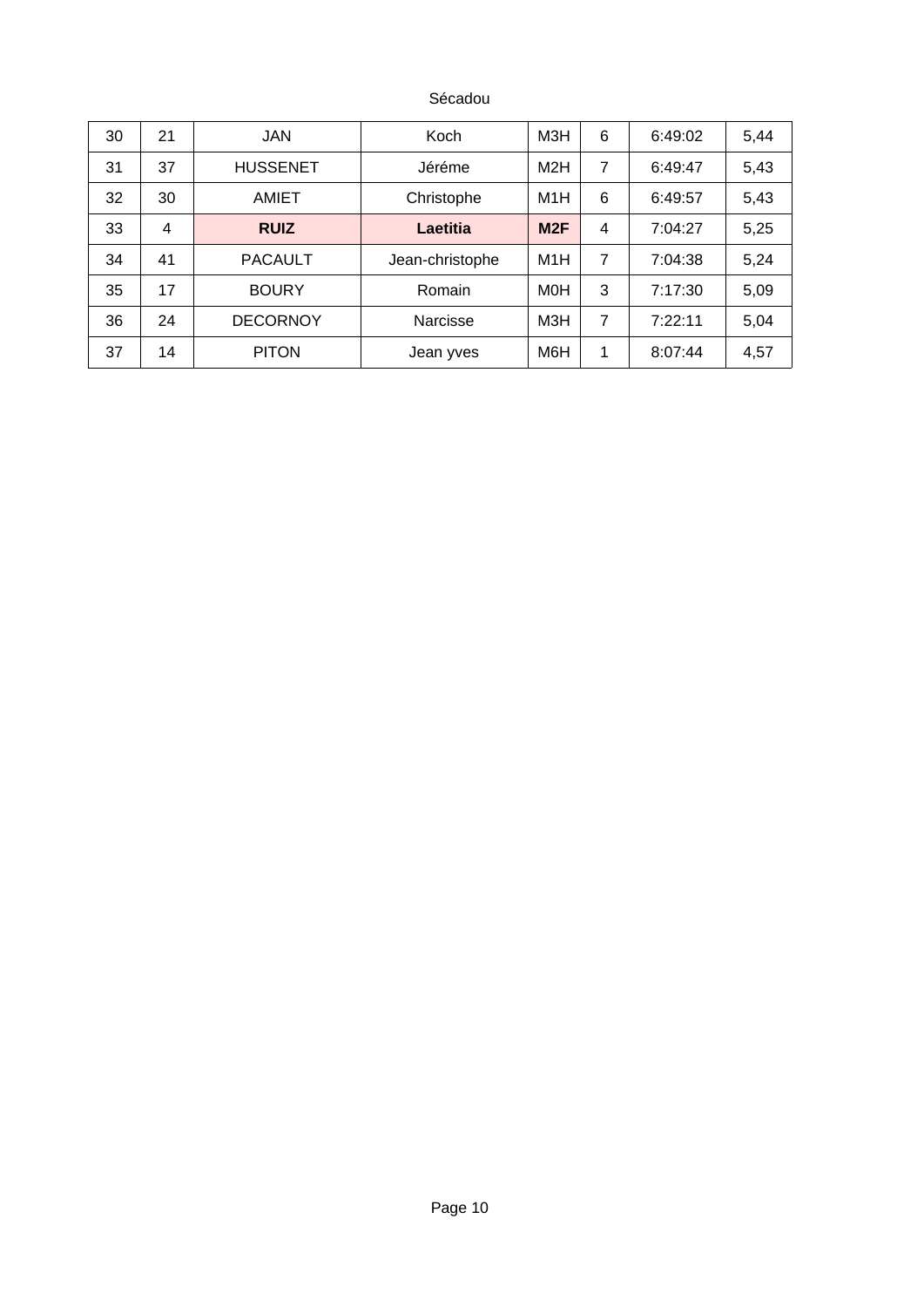Mons

### **Mons**

| Pos.           | Doss.          | <b>Nom</b>              | Prénom          | Cat.             | Pos.           | <b>Temps</b> | <b>Vitesse</b> |
|----------------|----------------|-------------------------|-----------------|------------------|----------------|--------------|----------------|
| $\mathbf{1}$   | $\mathbf{1}$   | <b>CHAVET</b>           | Cedric          | M <sub>2</sub> H | $\mathbf{1}$   | 2:54:16      | 10,35          |
| $\overline{c}$ | $\overline{c}$ | <b>ROUANET</b>          | Renaud          | M1H              | $\mathbf{1}$   | 2:54:22      | 10,34          |
| 3              | 31             | <b>DUPUIS</b>           | Tristan         | <b>SEH</b>       | $\mathbf{1}$   | 3:14:59      | 9,25           |
| 4              | $\overline{7}$ | <b>RATIA</b>            | Sylvain         | M <sub>2</sub> H | $\overline{2}$ | 3:24:56      | 8,8            |
| 5              | 46             | <b>GODOT</b>            | Vincent         | M1H              | $\overline{c}$ | 3:26:02      | 8,75           |
| 6              | 5              | <b>CACHARD</b>          | Olivier         | M3H              | $\mathbf{1}$   | 3:35:47      | 8,36           |
| 7              | 6              | <b>LANGLET</b>          | Thierry         | M4H              | $\mathbf{1}$   | 3:57:08      | 7,61           |
| 8              | 26             | ZARADZKI                | <b>Bruno</b>    | <b>SEH</b>       | $\overline{c}$ | 3:57:11      | 7,6            |
| 9              | 42             | <b>PIERRE</b>           | Timothée        | <b>MOH</b>       | $\mathbf{1}$   | 3:57:27      | 7,6            |
| 10             | 39             | <b>SEBE</b>             | Laurent         | M <sub>2</sub> H | 3              | 4:01:21      | 7,47           |
| 11             | 8              | <b>POUX</b>             | Vincent         | M1H              | 3              | 4:03:33      | 7,41           |
| 12             | 16             | <b>GUILHAUMON</b>       | Victor          | M1H              | $\sqrt{4}$     | 4:07:37      | 7,28           |
| 13             | 15             | <b>SCHWARTZ DANTARD</b> | <b>Sandra</b>   | M1F              | $\mathbf{1}$   | 4:08:57      | 7,24           |
| 14             | 10             | <b>PEACE</b>            | <b>Florence</b> | M <sub>2F</sub>  | $\mathbf{1}$   | 4:09:02      | 7,24           |
| 15             | 18             | <b>HENNEBO</b>          | <b>Nicolas</b>  | M <sub>2</sub> H | $\sqrt{4}$     | 4:17:53      | 6,99           |
| 16             | 13             | <b>CAZALS</b>           | Franck          | M3H              | $\overline{c}$ | 4:25:05      | 6,8            |
| 17             | 3              | <b>GASPARINI</b>        | Thierry         | M3H              | 3              | 4:25:06      | 6,8            |
| 18             | 29             | <b>VOINOT</b>           | Mathieu         | <b>MOH</b>       | $\overline{c}$ | 4:26:53      | 6,76           |
| 19             | 33             | <b>COMPAN</b>           | Jean-philippe   | M1H              | 5              | 4:26:58      | 6,76           |
| 20             | 41             | <b>PACAULT</b>          | Jean-christophe | M1H              | $\,6$          | 4:31:45      | 6,64           |
| 21             | 19             | <b>TAFOIRY</b>          | Damien          | M3H              | 4              | 4:32:35      | 6,62           |
| 22             | 38             | <b>GREGOIRE</b>         | Sébastien       | M <sub>2</sub> H | 5              | 4:33:04      | 6,61           |
| 23             | 25             | <b>POURRE</b>           | Gwenael         | M <sub>2</sub> H | 6              | 4:33:07      | 6,6            |
| 24             | 36             | <b>PHILIPPE</b>         | <b>Nicolas</b>  | M3H              | 5              | 4:35:55      | 6,54           |
| 25             | 28             | <b>TESSON</b>           | <b>Isabelle</b> | M1F              | $\overline{c}$ | 4:46:10      | 6,3            |
| 26             | 23             | <b>HERNANDEZ</b>        | <b>Muriel</b>   | M <sub>2F</sub>  | $\overline{2}$ | 4:47:30      | 6,27           |
| 27             | 30             | AMIET                   | Christophe      | M1H              | $\overline{7}$ | 4:52:01      | 6,18           |
| 28             | 11             | ORTIZ                   | Juan            | M4H              | $\overline{2}$ | 4:53:56      | 6,14           |
| 29             | 34             | <b>ROSTAGNI</b>         | <b>Benoit</b>   | M4H              | 3              | 4:57:02      | 6,07           |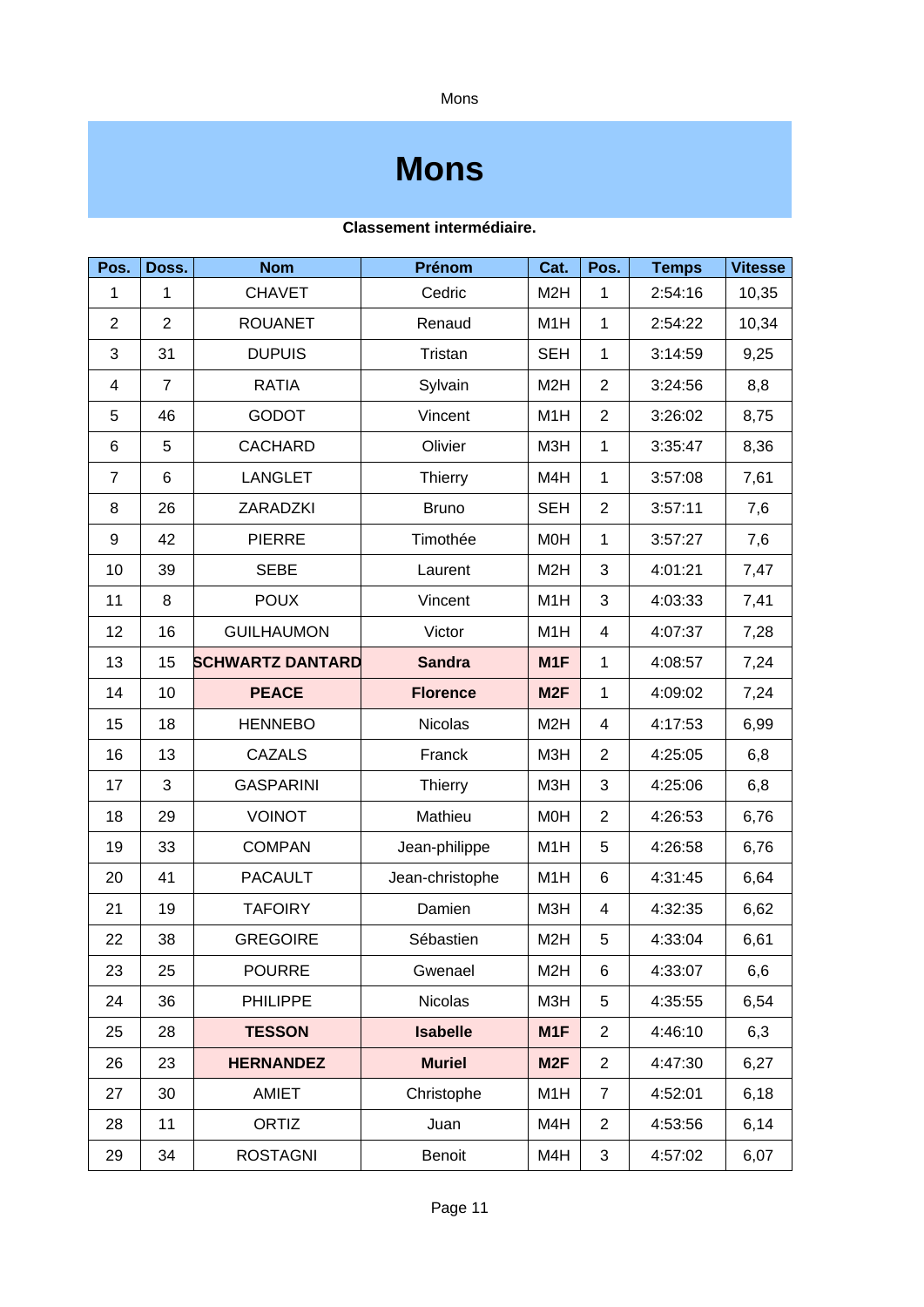Mons

| 30 | 37 | <b>HUSSENET</b>   | Jéréme    | M2H        | 7 | 4:59:00 | 6,03 |
|----|----|-------------------|-----------|------------|---|---------|------|
| 31 | 21 | <b>JAN</b>        | Koch      | M3H        | 6 | 4:59:25 | 6,02 |
| 32 | 35 | <b>AIGUEBONNE</b> | Marc      | M4H        | 4 | 5:00:38 | 6    |
| 33 | 4  | <b>RUIZ</b>       | Laetitia  | M2F        | 3 | 5:13:43 | 5,75 |
| 34 | 17 | <b>BOURY</b>      | Romain    | <b>MOH</b> | 3 | 5:16:32 | 5,7  |
| 35 | 24 | <b>DECORNOY</b>   | Narcisse  | МЗН        | 7 | 5:16:42 | 5,7  |
| 36 | 14 | <b>PITON</b>      | Jean yves | M6H        | 1 | 6:06:53 | 4,92 |
| 37 | 9  | <b>HOLDT</b>      | Lars      | M4H        | 5 | 6:24:32 | 4,69 |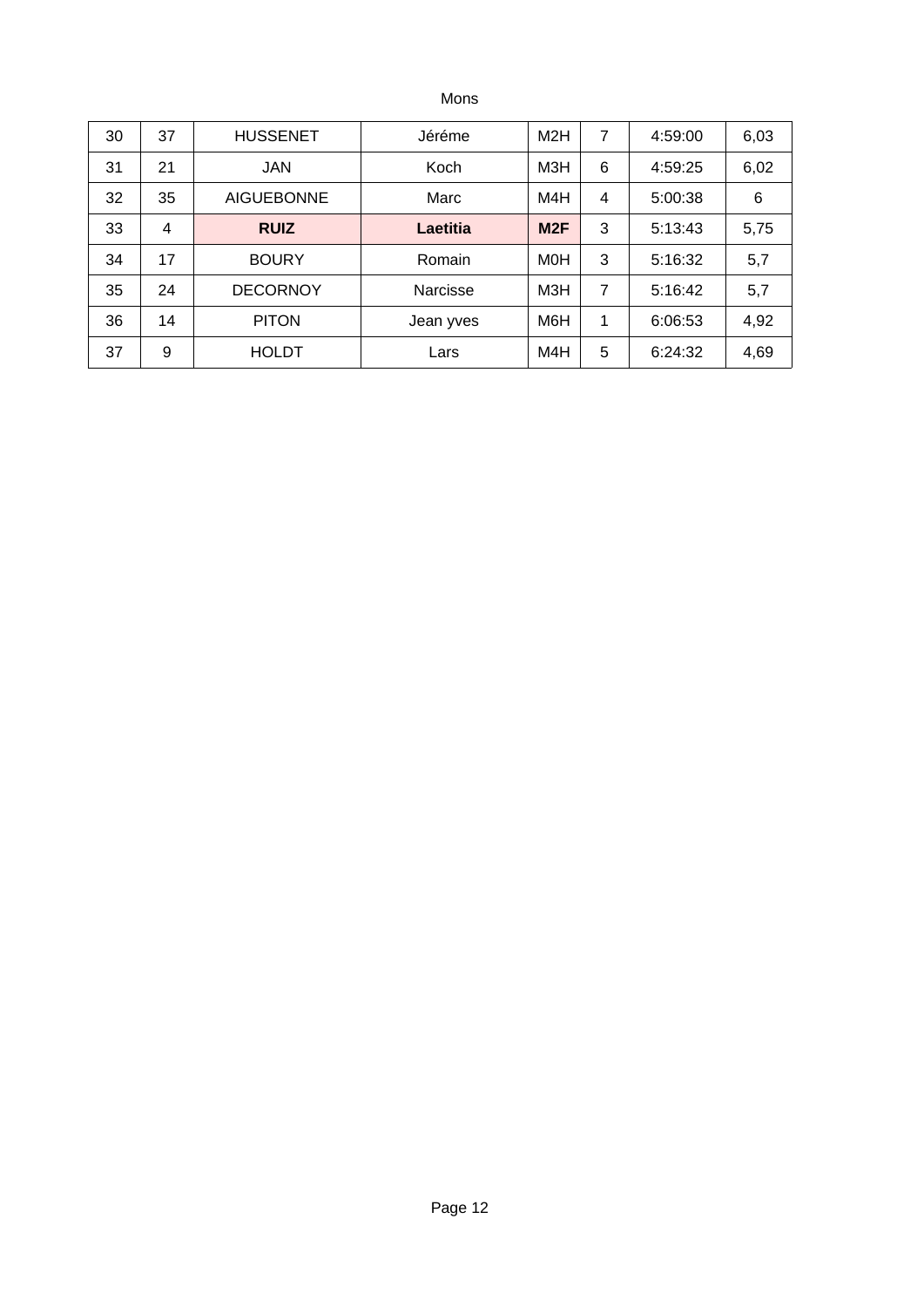Garlande Aller

## **Garlande Aller**

| Pos.           | Doss.          | <b>Nom</b>              | Prénom          | Cat.             | Pos.           | <b>Temps</b> | <b>Vitesse</b> |
|----------------|----------------|-------------------------|-----------------|------------------|----------------|--------------|----------------|
| $\mathbf{1}$   | $\mathbf{1}$   | <b>CHAVET</b>           | Cedric          | M <sub>2</sub> H | $\mathbf{1}$   | 1:43:47      | 11,12          |
| $\overline{c}$ | 2              | <b>ROUANET</b>          | Renaud          | M1H              | $\mathbf{1}$   | 1:43:53      | 11,11          |
| 3              | $\overline{7}$ | <b>RATIA</b>            | Sylvain         | M <sub>2</sub> H | $\overline{2}$ | 1:56:41      | 9,89           |
| 4              | 31             | <b>DUPUIS</b>           | Tristan         | <b>SEH</b>       | $\mathbf{1}$   | 1:56:45      | 9,89           |
| 5              | 46             | <b>GODOT</b>            | Vincent         | M1H              | $\overline{c}$ | 2:00:50      | 9,55           |
| 6              | 5              | <b>CACHARD</b>          | Olivier         | M3H              | $\mathbf{1}$   | 2:08:31      | 8,98           |
| $\overline{7}$ | 6              | <b>LANGLET</b>          | Thierry         | M4H              | $\mathbf{1}$   | 2:15:35      | 8,51           |
| 8              | 39             | <b>SEBE</b>             | Laurent         | M <sub>2</sub> H | 3              | 2:18:59      | 8,31           |
| 9              | 16             | <b>GUILHAUMON</b>       | Victor          | M1H              | 3              | 2:22:05      | 8,12           |
| 10             | 42             | <b>PIERRE</b>           | Timothée        | M0H              | $\mathbf{1}$   | 2:22:36      | 8,1            |
| 11             | 13             | <b>CAZALS</b>           | Franck          | M3H              | $\overline{c}$ | 2:23:26      | 8,05           |
| 12             | 40             | <b>DE SEROUX</b>        | <b>Caroline</b> | M <sub>2F</sub>  | $\mathbf{1}$   | 2:23:32      | 8,04           |
| 13             | 8              | <b>POUX</b>             | Vincent         | M1H              | 4              | 2:23:46      | 8,03           |
| 14             | 20             | LAUVERGNE               | Vincent         | M <sub>2</sub> H | 4              | 2:24:52      | 7,97           |
| 15             | 26             | ZARADZKI                | <b>Bruno</b>    | <b>SEH</b>       | $\overline{c}$ | 2:25:40      | 7,93           |
| 16             | 10             | <b>PEACE</b>            | <b>Florence</b> | M <sub>2F</sub>  | $\overline{2}$ | 2:25:41      | 7,92           |
| 17             | 15             | <b>SCHWARTZ DANTARD</b> | <b>Sandra</b>   | M1F              | $\mathbf{1}$   | 2:25:55      | 7,91           |
| 18             | 41             | <b>PACAULT</b>          | Jean-christophe | M1H              | 5              | 2:26:08      | 7,9            |
| 19             | 18             | <b>HENNEBO</b>          | <b>Nicolas</b>  | M <sub>2</sub> H | 5              | 2:29:19      | 7,73           |
| 20             | 33             | <b>COMPAN</b>           | Jean-philippe   | M1H              | 6              | 2:31:41      | 7,61           |
| 21             | 29             | <b>VOINOT</b>           | Mathieu         | M <sub>O</sub> H | $\overline{c}$ | 2:33:57      | 7,5            |
| 22             | 19             | <b>TAFOIRY</b>          | Damien          | M3H              | 3              | 2:34:14      | 7,48           |
| 23             | 3              | <b>GASPARINI</b>        | Thierry         | M3H              | 4              | 2:37:29      | 7,33           |
| 24             | 30             | AMIET                   | Christophe      | M1H              | $\overline{7}$ | 2:37:35      | 7,33           |
| 25             | 34             | <b>ROSTAGNI</b>         | <b>Benoit</b>   | M4H              | $\overline{2}$ | 2:38:09      | 7,3            |
| 26             | 38             | <b>GREGOIRE</b>         | Sébastien       | M <sub>2</sub> H | 6              | 2:38:43      | 7,27           |
| 27             | 25             | <b>POURRE</b>           | Gwenael         | M <sub>2</sub> H | $\overline{7}$ | 2:41:40      | 7,14           |
| 28             | 11             | ORTIZ                   | Juan            | M4H              | 3              | 2:42:03      | 7,12           |
| 29             | 36             | <b>PHILIPPE</b>         | <b>Nicolas</b>  | M3H              | 5              | 2:44:48      | $\overline{7}$ |